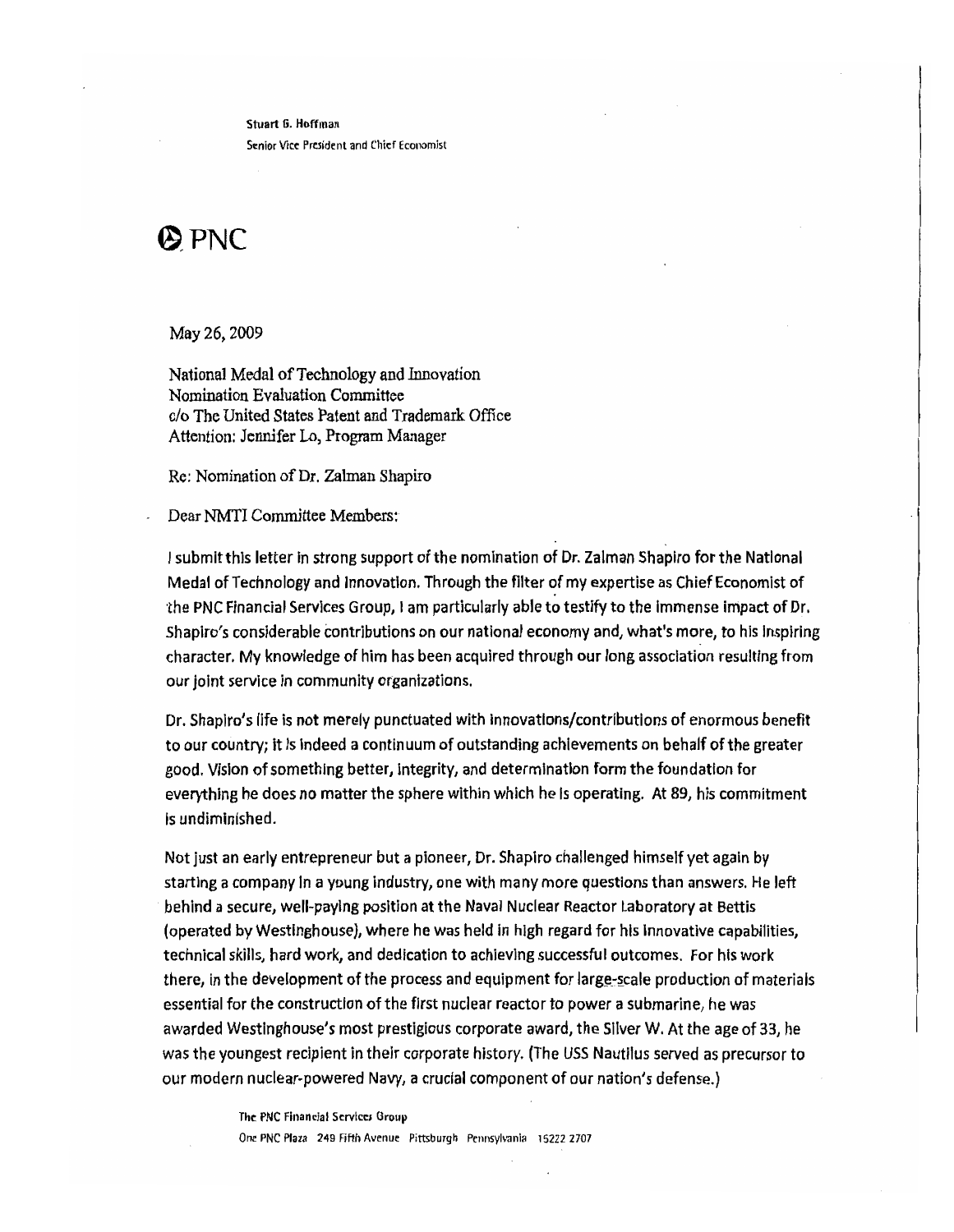Recognizing opportunity, Dr. Shapiro envisioned an Integrated company for commercial production of reactor fuels, materials, and equipment, Nuclear Materials and Equipment Corporation (NUMEC), which he founded In 1957. He faced stiff headwinds throughout and yet with unwavering resolve and perseverance he focused on identifying important extant problems, innovating and implementing solutions, and inspiring others to climb aboard.

With business plan in hand, his first order of business was raising necessary capital, without which he had no means of attracting the three other men who would ultimately join NUMEC at its inception. Though promised one million dollars by his backers, they only produced one quarter of that with the bonus of a dirt-floored, dilapidated steel mill building and a small office building across the street - Dr. Shapiro was seriously undercapitalized.

Nonetheless, he still managed to draw three accomplished professionals--a metallurgist, an engineer and a lawyer (who worked for the Secretary of State, John Foster Dulles)--who became the two vice·presidents and Secretary/Treasurer & Corporate Counsel. To conserve cash, Dr. Shapiro took a 25% cut in his salary (from \$16,000 to \$12,000) and froze it there for 10 years; he was the lowest paid senior employee In the company. He sought out unusual benefits to supplement employee salaries. Additionally, he arranged for employees to have some company stock from the shares designated to the original founders.

Challenges faced and overcome were a constant. At the outset, Dr. Shapiro incurred Admiral Rickover's wrath for resigning from Westinghouse to start his own company. Rickover ordered his contractors and their suppliers not to do business with NUMEC. Undeterred, Dr. Shapiro still managed to build a first-class laboratory for quality control and product and process development. To raise more capital, Dr. Shapiro obtained the support of the President of one of the Pittsburgh banks (eventually absorbed by PNC). They arrived at a creative solution  $-a$ substantial bank loan secured by buy-back contracts from NUMEC's equipment suppliers. Determination to succeed and a tremendous sense of responsibility to his employees powered Dr. Shapiro through his 12- 16 hour days, seven days a week.

His first big break came when he submitted a proposal to the Atomic Energy Commission for the development of a reactor fuel utilizing surplus plutonium. He won the major multi~year contract over Westinghouse and GE. The contract required the creation of a special new building, the world's first commercial plutonium facility, which he was able to construct after successfully obtaining the assistance of a non-profit area development company in the Kiski Valley which had an unusually high unemployment rate. The plutonium facility Initially employed approximately 50 people. Of note, Admiral Rickover, having encountered problems with quality of materials provided by other suppliers, *had* to rely In the end on Dr. Shapiro for help for the production of reactor control material required for naval reactors.